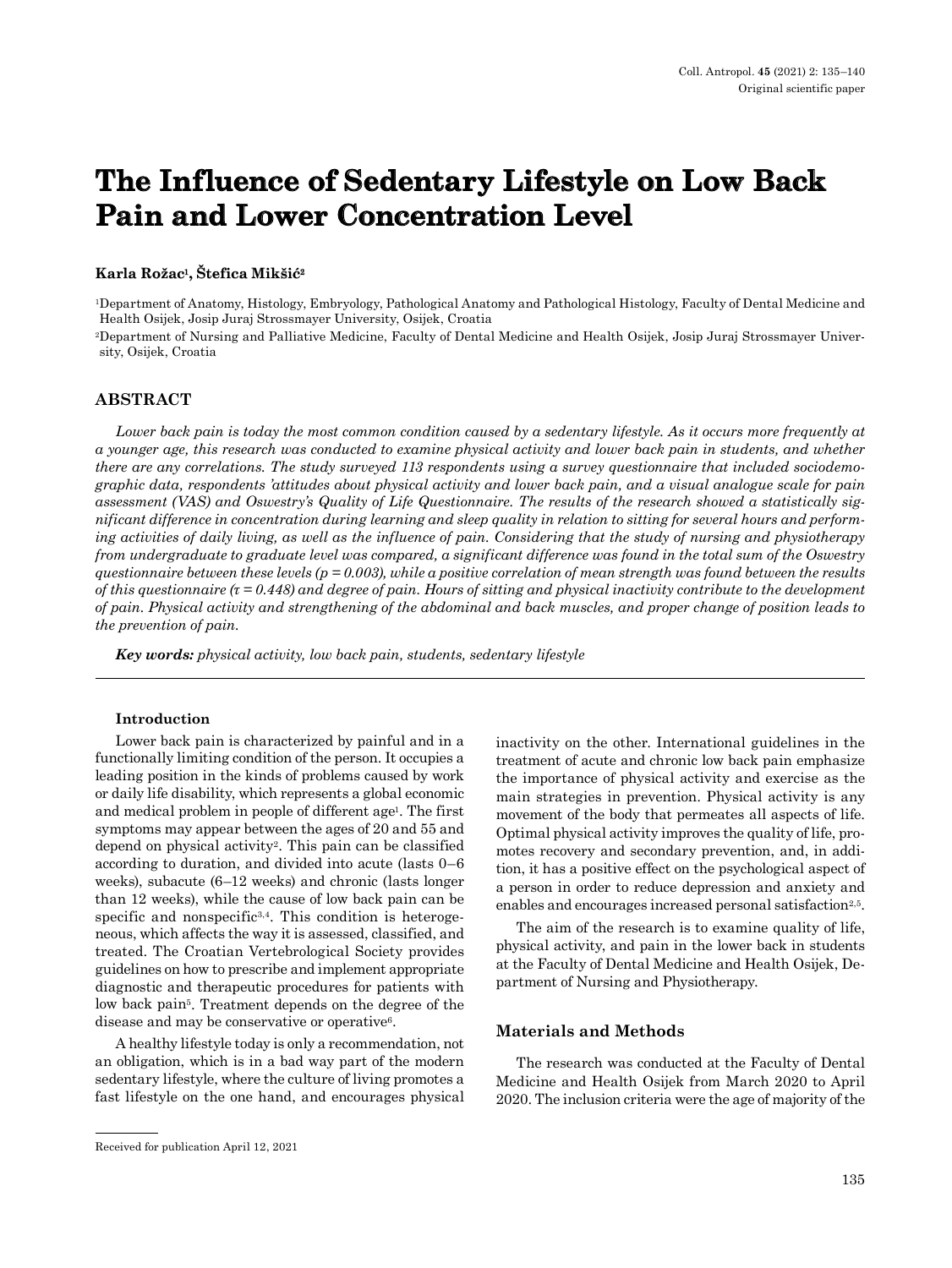respondents and attendance at the undergraduate or graduate university study program of Nursing or Physiotherapy. Respondents were selected at random, every third respondent.

The study included a sample of 113 respondents, divided into groups: regularly physically active persons, persons who do not engage in regular physical activity, persons who do not have lower back pain and persons who have lower back pain.

All data were collected through an anonymous survey questionnaire consisting of 28 questions divided into 2 parts. The first 19 questions consist of general sociodemographic data, physical activity, and lower back pain. The Visual Analog Scale (VAS) was used, which offered respondents a personal assessment of 0 to 10 spinal pain, and the Oswestry questionnaire composed of 9 personally measurable categories was also used. Questionnaire on the quality of life of people with low back pain – Oswestry-The questionnaire consisted of the following categories: clothing and footwear, lifting heavy loads, walking and running, sitting, standing, sleeping, social life and recreation, travel, and sex life. The answers were rated 1 to 6, in which grade 1 represents a condition without pain or without limitation, and on the other side of gradation, grade 6 indicates no ability to perform activities or participate. This type of questionnaire is used in practice to determine the degree of disability and the problem of participation, so the Croatian form of the questionnaire is available and has proven to be valid, applicable and reliable3,7.

Interpretation of the index on the quality of life: 0–20%: minimal disability, 21–40%: moderate disability, 41–60%: severe disability, 61–80%: severe disability, 81–100%: complete disability<sup>3,8</sup>.

The data were statistically processed in computer program R (www.r-project.org, version 3.5.3). Descriptively, categorical variables are represented by absolute and relative frequencies, and numerical variables depending on the distribution of data by arithmetic mean and standard deviation, and by median and interquartile range. The normality of the distribution was examined using the Kolmogorov Smirnov test. The  $x^2$  test analyzed the differences between the categorical variables, and between the numerical Mann-Whitney U test and the Kruskal Wallis test. Correlation analysis was done using the Kendall τ test. The level of statistical significance was determined with  $p < 0.05$ .

### **Results**

The research was attended by 113 respondents, of which 22 ( $N = 19.47\%$ ) are male and 91 ( $N = 80.53\%$ ) female, of these respondents – attending the university study of Nursing  $51$  (N =  $45.13%$ ) and university Physiotherapy study  $62$  (N =  $54.87%$ ) (Table 1).

Table 2. shows the correlations of back pain with the habits of the respondents. The largest share of respondents report back pain at least once a month (39.82%), and a total of 23.89% of respondents have pain at least once a week. There is a significant difference in the time spent sitting, where it is evident that most respondents (58.41%) spend more than 3 hours a day sitting. Back pain disrupts the quality of life in 29.2% of respondents, in 22.12% of respondents disrupts the performance of obligations, and 21.24% of respondents report a disturbance in concentration during learning due to pain, and 27.43% report sleep disturbances due to pain.

#### **TABLE 1**

#### DISPLAY OF GENERAL DATA OF RESPONDENTS, FREQUENCY, DURATION AND TYPE OF PHYSICAL ACTIVITY

|                 |                                         |             | $n$ (%)    | $p^*$   |
|-----------------|-----------------------------------------|-------------|------------|---------|
| Gender          |                                         |             |            |         |
|                 | Male                                    |             | 22 (19.47) | < 0.001 |
|                 | Female                                  |             | 91 (80.53) |         |
| Degree of study |                                         |             |            |         |
|                 | Graduate study of Physiother-<br>apy    |             | 32 (28.32) | 0.763   |
|                 | Graduate study of Nursing               |             | 25 (22.12) |         |
|                 | Undergraduate study of<br>Physiotherapy |             | 30 (26.55) |         |
|                 | Undergraduate study of<br>Nursing       |             | 26 (23.01) |         |
|                 | Frequency of physical activity          |             |            |         |
|                 | Not engaging physical activity          |             | 24 (21.24) |         |
|                 | Once a month                            |             | 6(5.31)    |         |
|                 | $2-3$ times a month                     |             | 9(7.96)    | < 0.001 |
|                 | Once a week                             |             | 14 (12.39) |         |
|                 | $2-3$ times in a week                   |             | 36 (31.86) |         |
|                 | More than 3 times a week                |             | 24 (21.24) |         |
|                 | Duration of physical activity           |             |            |         |
|                 | up to 35 minutes                        |             | 25 (28.09) | 0.248   |
|                 | $30-45$ minutes                         |             | 27 (30.34) |         |
|                 | $>45$ minutes                           |             | 37 (41.57) |         |
|                 | Type of physical activity               |             |            |         |
|                 | Cycling                                 |             | 1 (1.14)   | < 0.001 |
|                 | Group training                          |             | 15 (17.05) |         |
|                 | Individual traning                      |             | 24 (27.27) |         |
|                 | Football trening                        |             | 1 (1.14)   |         |
|                 | Self-training at home                   |             | 43 (48.86) |         |
|                 | Self-training at gym                    |             | 1(1.14)    |         |
|                 | All of the above                        |             | 1(1.14)    |         |
|                 | P.E                                     |             | 1(1.14)    |         |
|                 | Walks                                   |             | 1(1.14)    |         |
|                 |                                         | AM (SD)     |            |         |
| Age             |                                         | 23.31 (5.1) |            |         |
| Pain rating     |                                         | 3.44 (2.32) |            |         |

 $x^*$ <sup>2</sup> test, AM. –arithmetic mean, SD – standard deviation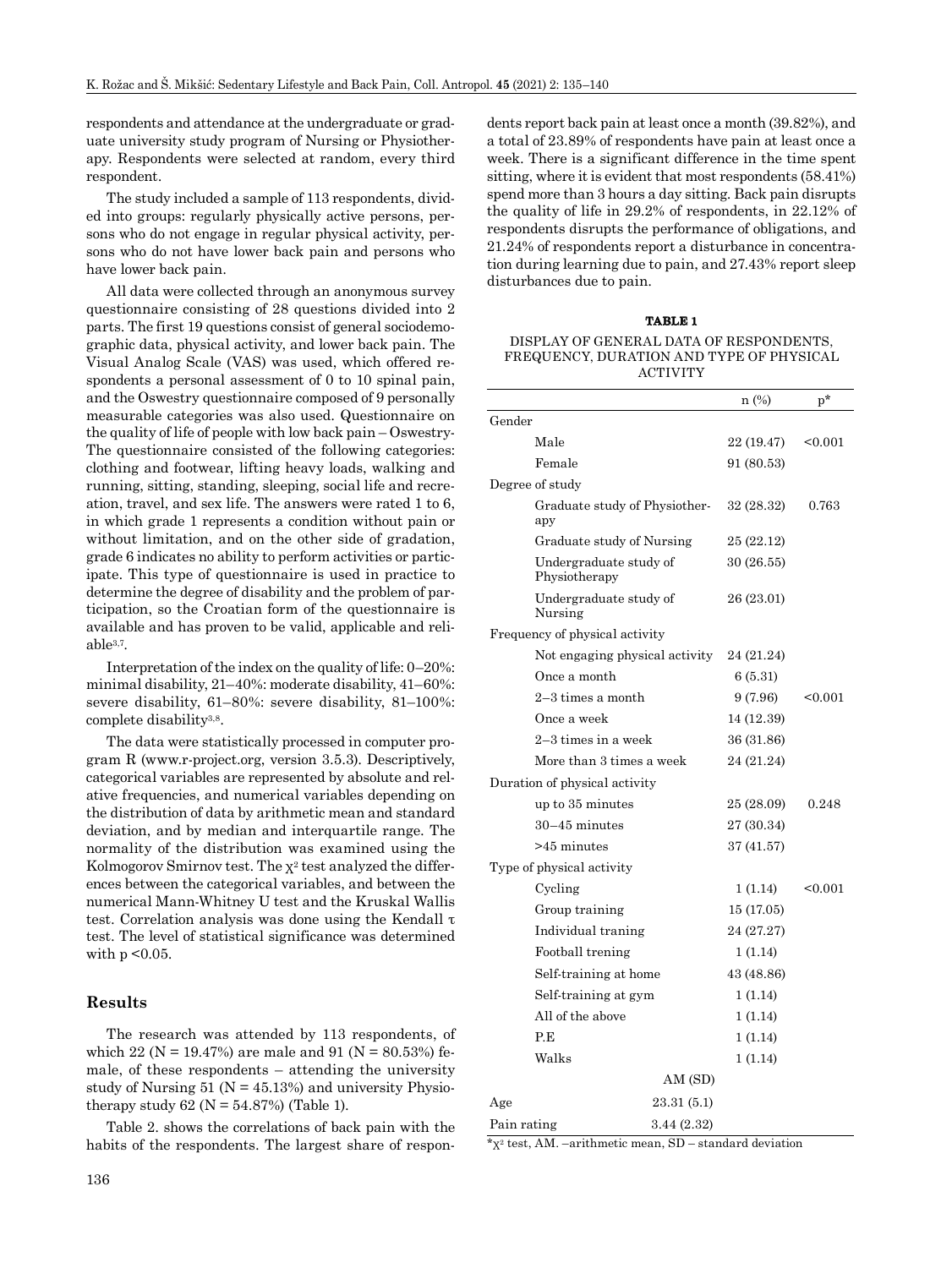**TABLE 2**  CONNECTION BETWEEN LOW BACK PAIN WITH HABITS OF THE RESPONDENTS

|                                                                           | $n$ (%)              | $p^*$ |
|---------------------------------------------------------------------------|----------------------|-------|
| Have you ever had a spine problem?                                        |                      |       |
| Yes                                                                       | 46 (40.71)           | 0.181 |
| No                                                                        | 37 (32.74)           |       |
| Sometimes                                                                 | 30(26.55)            |       |
| How long do you spend sitting in a chair?                                 |                      |       |
| <2h daily                                                                 | $18(15.93)$ < 0.001  |       |
| 2–3 h daily                                                               | 29 (25.66)           |       |
| >3 h daily                                                                | 66 (58.41)           |       |
| How often do you have problems with back pain?                            |                      |       |
| No problem                                                                | $21(18.58)$ < 0.001  |       |
| Once a month                                                              | 45 (39.82)           |       |
| $2-3$ times a month                                                       | 20 (17.7)            |       |
| Once a week                                                               | 8(7.08)              |       |
| $2-3$ times a week                                                        | 14 (12.39)           |       |
| >3 times a week                                                           | 5(4.42)              |       |
| Do you feel that back pain affects your quality of life?                  |                      |       |
| Yes                                                                       | 33 (29.2)            | 0.631 |
| No                                                                        | 41 (36.28)           |       |
| Sometimes                                                                 | 39 (34.51)           |       |
| Do you feel that back pain affects the performance of your<br>duties?     |                      |       |
| Yes                                                                       | 25 (22.12) 0.021     |       |
| No                                                                        | 49 (43.36)           |       |
| Sometimes                                                                 | 39 (34.51)           |       |
| Do you find that back pain disrupts your concentration while<br>learning? |                      |       |
| $V_{\alpha\alpha}$                                                        | $94/91.94 \pm 0.004$ |       |

Yes 24 (21.24) 0.004 No 53 (46.9) Sometimes 36 (31.86) Do you find that back pain affects your quality of sleep? Yes 31 (27.43) 0.005 No 54 (47.79) Sometimes 28 (24.78)

Did you have to use any of the following due to the increased back pain:

| Physical therapy  | $3(2.65)$ < 0.001 |
|-------------------|-------------------|
| Meds              | 12(10.62)         |
| Massage           | 32 (28.32)        |
| Voltaren cream    | 10(8.85)          |
| None of the above | 56 (49.56)        |

\*χ2 test

**TABLE 3** DISPLAY OF SCORING RESULTS OF THE OSWESTRY QUESTIONNAIRE

| $AM\pm SD$      |
|-----------------|
| $1.4 \pm 0.82$  |
| $1.64 \pm 0.88$ |
| $1.7 \pm 1.24$  |
| $2.1 \pm 1.35$  |
| $1.4 \pm 0.62$  |
| $1.71 \pm 1.24$ |
| $1.57 \pm 1.08$ |
| $1.46 \pm 0.79$ |
| $1.43 \pm 1.06$ |
| $14.37\pm 6.51$ |
|                 |

AM – arithmetic mean, SD – standard deviation

The summary of the Oswestry questionnaire in Table 3. contains the categories of the Oswestry questionnaire. The average total sum of the questionnaire results was  $14.37 \pm 6.51$ .

The index of the Oswestry questionnaire is calculated by dividing the total number of marked points by 54 and multiplying by 100; – respondents marked each category of activities and participation with one number from 1 to 6, and the total possible number of points is 54 3.

The index is 26.611% and speaks of the percentage of disability, which in this case is moderate disability according to the published instructions (21–40%), and the disability index is interpreted according to the previously mentioned interpreter in the methods.

The results of the Oswestry questionnaire, according to the most significant variables, are shown in Table 4. A significant statistical difference was found in the total sum of the Oswestry questionnaire by type of study ( $p =$ 0.003). The highest median was recorded in graduate subjects (16 (11–21)), and the lowest in undergraduate subjects (9.5 (9–13)).

A statistically significant positive correlation of mean strength was found in the correlation between the results of the Oswestry questionnaire ( $\tau$  = 0.448) and the degree of pain (Table 4).

#### **Discussion**

The incidence of spinal pain problems, had a statistically significant difference according to the type of study that students attend and according to the degree of morbidity. Given the prevalence of females represented in the study, one-month back pain may start from the assumption that pain is associated with the menstrual cycle, but it is noticeable that 47 students report back pain several times a month. The research showed that some students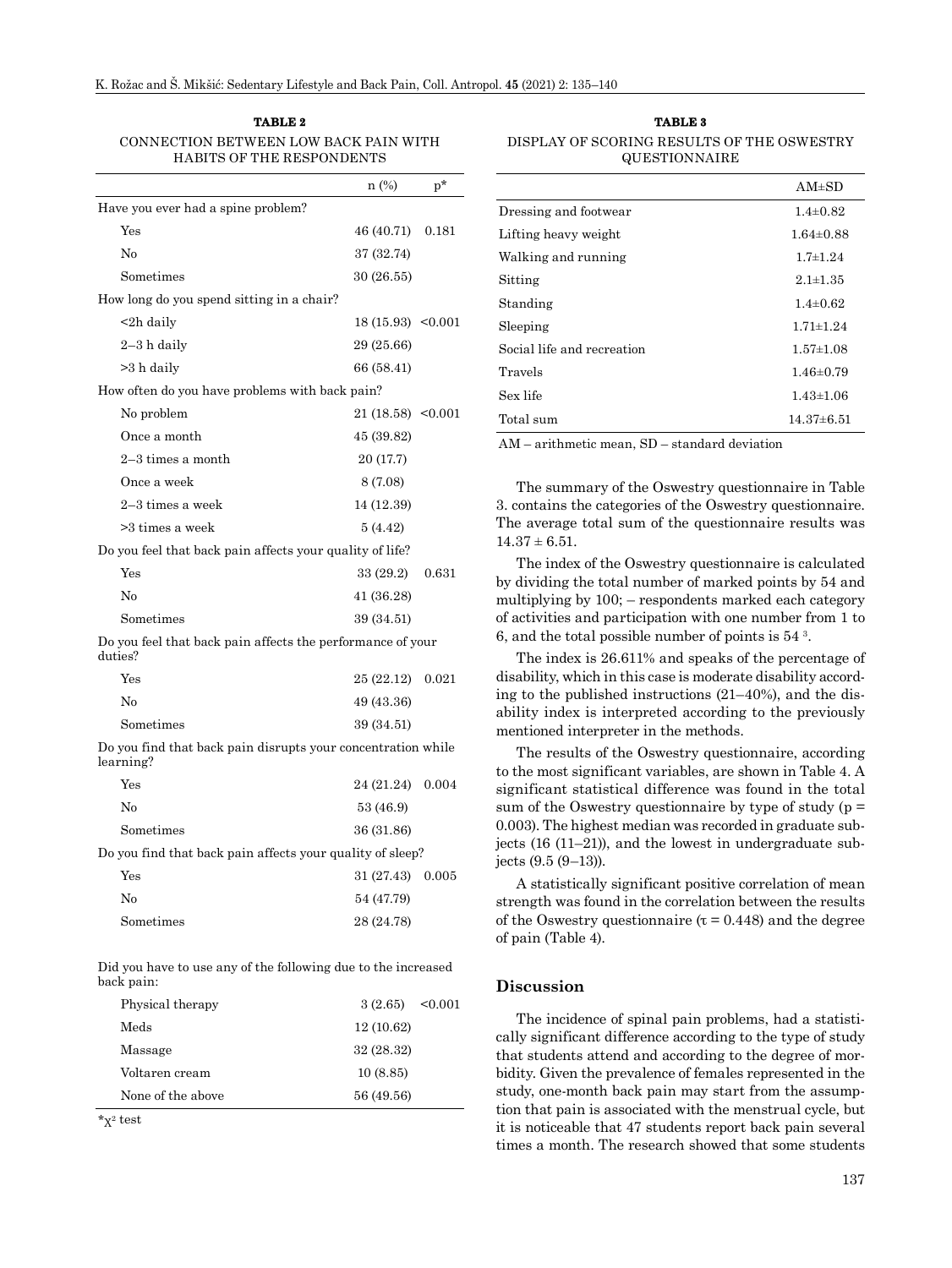#### **TABLE 4**

COMPARISON OF THE RESULTS OF THE OSWESTRY QUESTIONNAIRE ACCORDING TO THE MOST SIGNIFICANT VARIABLES

|                                                  | AM(SD)       | MED (IQR)      | $p^*$   |
|--------------------------------------------------|--------------|----------------|---------|
| Gender                                           |              |                |         |
| Female                                           | 14.55(6.13)  | $13(9-18)$     | 0.165   |
| Male                                             | 13.64(8.04)  | $10.5(9-14)$   |         |
| Degree of study                                  |              |                |         |
| Graduate study of Physiotherapy                  | 12.66 (4.86) | $11(9-14)$     | 0.003   |
| Unergraduate study of Physiotherapy 15.17 (6.35) |              | $13(10-19)$    |         |
| Undergraduate study of Nursing                   | 12.38 (5.97) | $9.5(9-13)$    |         |
| Graduate study of Nursing                        | 17.68 (7.82) | $16(11-21)$    |         |
| Frequency of physical activity                   |              |                |         |
| More than 3 times a week                         | 12.71 (4.77) | $11(9-14)$     | 0.102   |
| Not engaging physical activity                   | 16.71 (8.48) | $14.5(9-19.5)$ |         |
| $2-3$ times a week                               | 14.89 (6.95) | $12(9.5-17.5)$ |         |
| $2-3$ times a month                              | 10.89(3.95)  | $9(9-11)$      |         |
| Once a month                                     | 17(5.83)     | $17(13-23)$    |         |
| Once a week                                      | 13 (3.96)    | $12.5(9-16)$   |         |
| Time spent sitting                               |              |                |         |
| More than 3 hours a day                          | 14.68 (6.77) | $13(9-18)$     | 0.247   |
| $2-3$ hours a day                                | 13.1(6.3)    | $11(9-14)$     |         |
| Up to 2 hours a day                              | 15.28(5.9)   | $14.5(10-19)$  |         |
|                                                  | τ            |                | $p^*$   |
| Age                                              | 0.095        |                | 0.137   |
| Pain rating                                      | 0.448        |                | < 0.001 |

\*Kruskal Wallis test, †Man Whitney U test, τ – Kendall tau, AM – arithmetic mean, SD – standard deviation, MED – median, IQR – interquartile range

encountered back pain, while previous studies like this recorded a higher incidence of back pain, and subsequently with limited activity due to pain, which is a worrying figure9,10.

The analog visual scale is a subjective feeling of pain that is  $3.44$  in this study, and compared to that  $-$  a study conducted on medical students – it was 3.211. Some studies suggest mechanisms by which exercise can prevent lower back pain because it: 1) strengthens the back muscles and increases torso flexibility; 2) increase the supply of muscles of the spine and joints of the spine and intervertebral discs, minimizing injuries and improving recovery; 3) improve mood and thus change the perception of pain. However, it is not clear which type and how many exercises should be performed<sup>12</sup>.

Spinal problems today can be broad-spectrum, but the biggest cause of pain is a sedentary lifestyle which is shown in this paper as a statistically significant difference. Data from a similar study examining the level of physical activity and the prevalence of low back pain by health professionals showed the presence of lower back pain caused by sitting for several hours2. Often the pain is caused by improper sitting and uncomfortable chair, which can also affect the concentration during learning. Compared to this study, in a study conducted on health care students in Turkey, most students experienced back pain at least once while learning in a sitting position. The results of the study, which examined the frequency of back pain and risk factors, show that participants experienced back pain. A higher incidence of low back pain was noted with prolonged sitting for more than 3 hours a day, also, in one study conducted on students, subjects complained of stool discomfort that after prolonged sitting causes back pain9,10,13.

In this study, respondents felt that sleep quality was not impaired due to back pain. The results of the study, which focused on sleep quality in medical students, are very similar to this, as less than half of the students were satisfied with their sleep quality. With aging, lower back pain is becoming more common, in addition – it is known that work is more often done sitting or in some other ir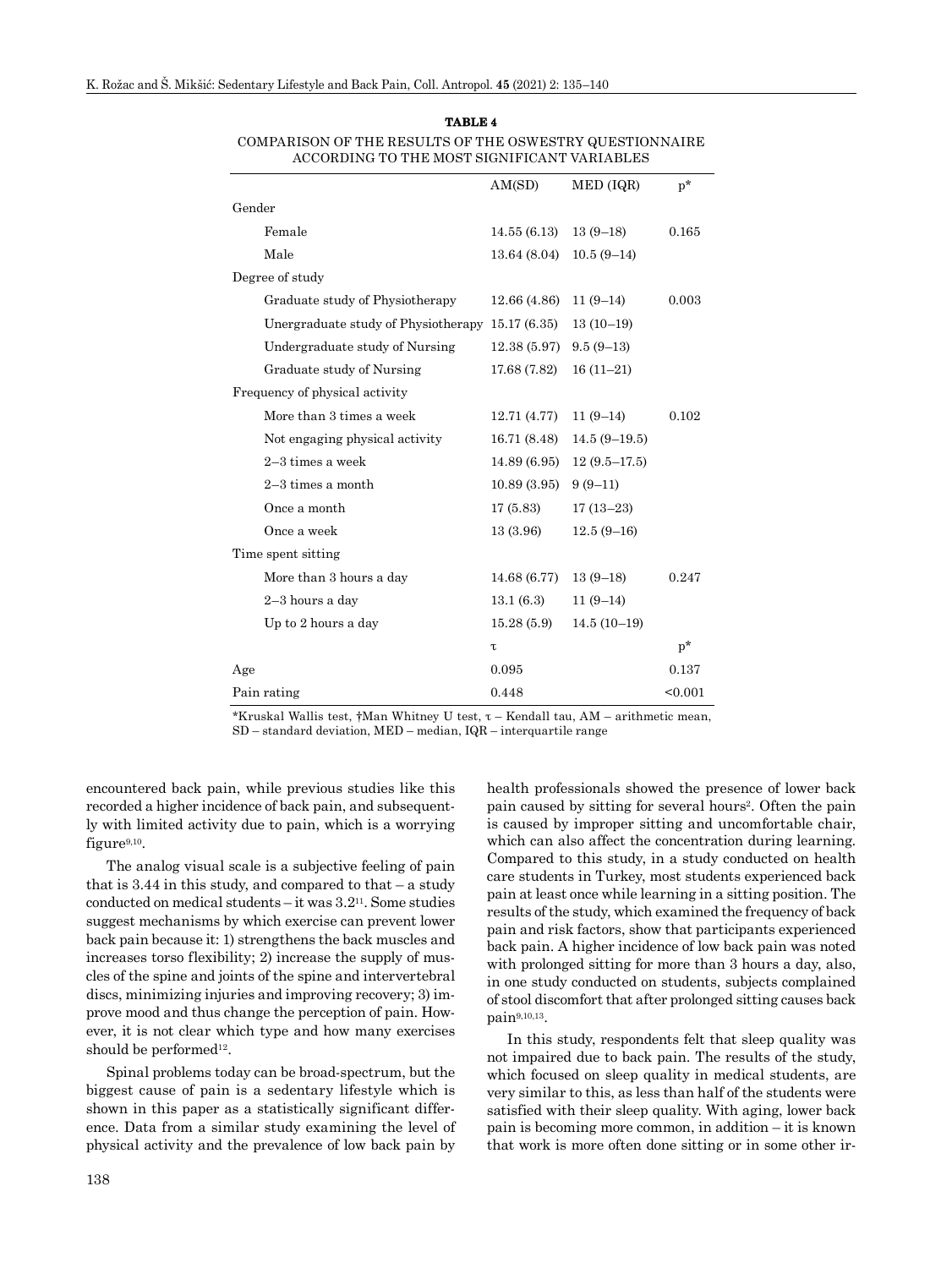regular body position, which can lead to the development of pain, and thus cause insomnia14,15.

It is worrying, however, that students often consume analgesics at their own risk, and physical therapy is used by only a fraction of respondents. A study conducted in a younger group of Poles (aged 10–19) showed that almost one tenth of the respondents took over-the-counter medications13.

Oswestry's questionnaire examines the quality of life and it actually determines the degree of personal disability. The average total in this study was  $14.37 \pm 6.51$ , and the students who participated in this study belong to II. degree (21%–40%) of disability. Previous research has been conducted on the working age population, so one of them, conducted in Poland, found that pain in the lumbar spine is most often expressed by respondents who believe that it is associated with longer working hours. Oswestry's questionnaire focused only on quality of life confirmed III. and IV. the degree of disability in nurses, which which degrees showed the lowest results in a person's quality of life8.

A statistically significant positive correlation in this study was found in the degree of pain associated with the

#### **REFERENCES**

1. BERKOVIĆ-ŠUBIĆ M, HOFMANN G, VUZEM B, Medica Jadertina, 49 (2019) 187. — 2. ŽILIĆ I, TUDOR A, RUŽIĆ L, Hrvatski Športskomedicinski Vjesnik, 32 (2017) 59. – 3. GRUBIŠIĆ M, HOFFMAN G, JURINIĆ A, Hrvatska komora fizioterapeuta. (Zagreb, 2011) — 4. GRAZIO S, Fizikalna i rehabilitacijska medicina, 25 (2013) 112. — 5. ANZULOVIĆ Š, SAJKO T, Fizioinfo. 25 (2015) 30. — 6. GRAZIO S, ĆURKOVIĆ B, VLAK T, BAŠIĆ KES V, JELIĆ M, BULJAN D, GNJIDIĆ Z, NEMIČIĆ T, GRUBIŠIĆ F, BORIĆ I, KAUZLARIĆ N, MUSTAPIĆ M, DEMARIN V, Acta Medica Croatica, 66 (2012) 259. — 7. BAGARIĆ K, JANKOVIĆ K, LAPOV D, Physiotherapia Croatica, 15 (2018) 11. — 8. MROCZEK B, ŁUBKOWSKA W, JARNO W, JARACZEWSKA E, MI-ERZECKI A, Annals of Agricultural and Environmental Medicine, 27 (2020) 36. doi: 10.26444/aaem/115180. — 9. CASAS AS, PATIÑO MSS, CAMARGO DML, Salud UIS, 48 (2016) 446. doi: 10.18273/revsal.v48n4- 2016003. — 10. ANGGIAT PANJAITAN L, CHE HON WH, BAAIT SN,

### *K. Rožac*

*Department of Anatomy, Histology, Embryology, Pathological Anatomy and Pathological Histology, Faculty of Dental Medicine and Health, Josip Juraj Strossmayer University Osijek, Crkvena 21, 31000, Osijek, Croatia e-mail: krozac@fdmz.hr*

results of the Oswestry questionnaire (p <0.001,  $\tau$  = 0.448). A similar study, which looked at the association of non-specific lower back pain and sleep quality, emotional state and pain level, compared with the Oswestry questionnaire, also showed a significant correlation between the VAS scale and the Oswestry questionnaire ( $p = 0.003$ ). and another study reported a statistically significant correlation between pain assessment and the Oswestry questionnaire (p < 0.001)  $^{16,17}$ .

#### **Conclusion**

Sedentary lifestyle in the form of sitting for several hours and performing activities of daily living with insufficient physical activity contribute to the development of pain in the lower back, which in turn affects the quality of sleep and concentration during learning. It follows from the above that lower back pain has a limiting effect on the performance of physical activity in the end and on the quality of life itself according to both types of studies that students attend. Therefore, today it is necessary to encourage young people to get involved in various types of sports-fitness programs to prevent or prevent the occurrence of lower back pain.

Jurnal Pro-Life, 5 (2018) 677. doi:10.33541/pro-life.v5i3. — 11. DU JY, AICHMAIR A, SCHROEDER JE, KIELY PD, NGUYEN JT, LEBL DR, International Archives of Public Health and Community Medicine, 1 (2017) 1. doi:10.23937/iaphcm-2017/1710002. — 12. ATIKOVIC A, TABA-KOVIC M, KOSTOVSKI Z, ZAHIROVIC J, DELAS KALINSKI S, BI-LALIC J, KURT A, Journal of Pain and Relief, 6 (2017) 290. doi:10.4172/2167-0846.1000290. — 13. YUCEL H, TORUN P, Bezmialem Science. 1 (2016) 12-18. doi:10.14235/BS.2016.618. — 14. KEDRA A, SI-TARSKI D, Ortopedia, traumatologia, rehabilitacja. 18 (2016) 31. doi:10.5604/15093492.1198840. — 15. ŽURA N, LAKTAŠIĆ-ŽERJAVIĆ N, DRAŽENOVIĆ J, MATIJEVIĆ A, Reumatizam, 63 (2016) 136. — 16. SRIBASTAV SS, PEIHENG H, JUN L, ZEMIN L, FUXIN W, JIANRU W, HUI L, HUA W, ZHAOMIN Z, PeerJ, 5 (2017) 3282. doi: 10.7717/ peerj.3282. — 17. HONGA SK, SHINB DC, Medical Hypotheses, (2020) 137. doi: 10.1016/j.mehy.2020.109562.